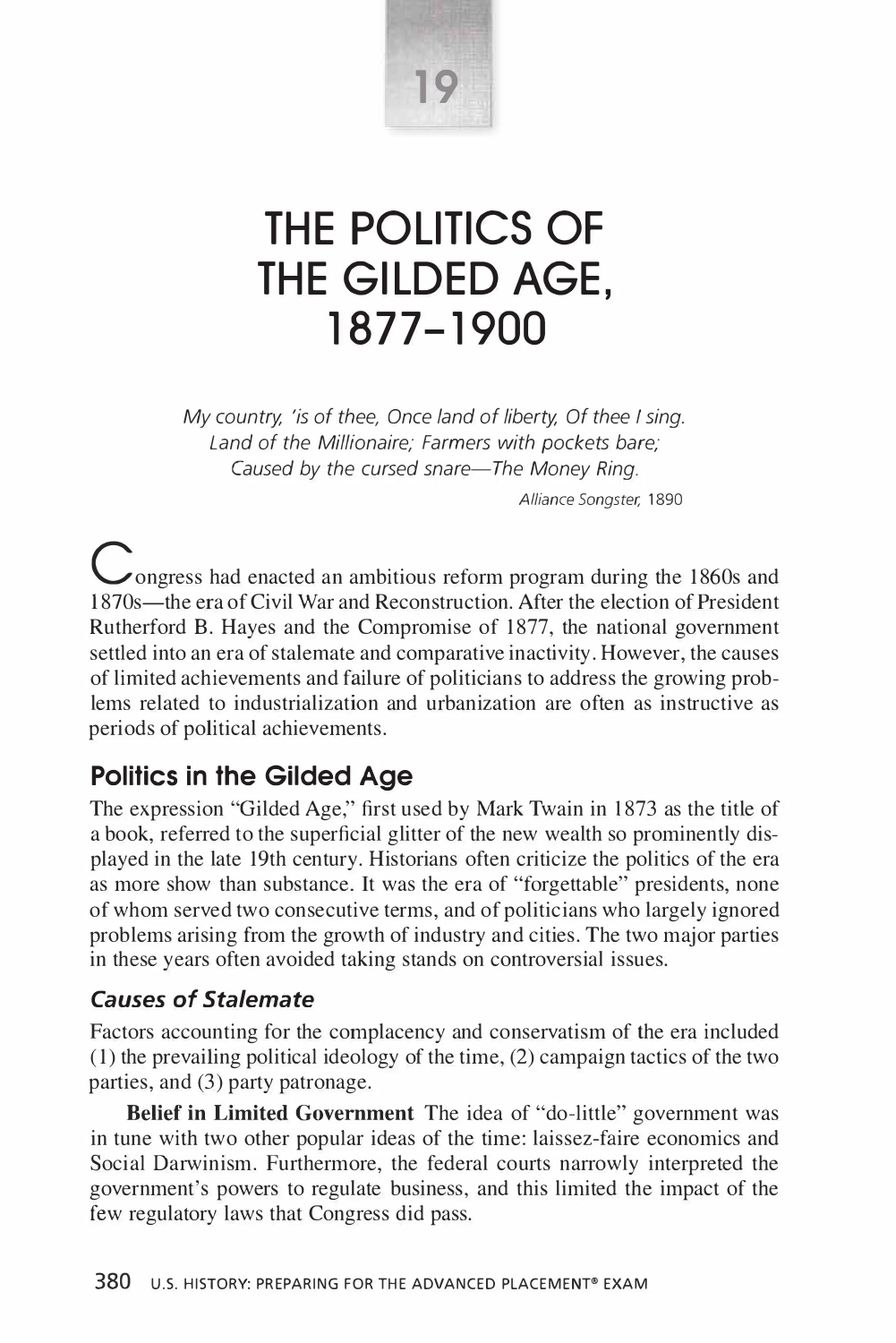**Campaign Strategy** The closeness of elections between 1876 and 1892 was one reason that Republicans and Democrats alike avoided taking strong positions on the issues. The Democrats won only two presidential contests in the electoral college (but four in the popular vote). They nevertheless controlled the House of Representatives after eight of the ten general elections. The result was divided government in Washington (except for two years of the Harrison administration, 1889-1891, when the Republicans were in control of both the presidency and the two houses of Congress). With elections so evenly matched, the objective was to get out the vote and not alienate voters on the issues.

Election campaigns of the time were characterized by brass bands, flags, campaign buttons, picnics, free beer, and crowd-pleasing oratory. Both parties had strong organizations, the Republicans usually on the state level and the Democrats in the cities. The irony is that the issue-free campaigns brought out nearly 80 percent of the eligible voters for presidential elections, much higher than elections in later periods. The high turnout was a function of strong party identification and loyalty, often connected with the regional, religious, and ethnic ties of voters.

**Republicans** In the North, Republican politicians kept memories of the Civil War alive during the Gilded Age by figuratively waving the "bloody shirt" in every campaign and reminding the millions of veterans of the Union army that their wounds had been caused by (southern) Democrats and that Abraham Lincoln had been murdered by a Democrat. The party of Lincoln, because of its antislavery past, kept the votes of reformers and African Americans. The core of Republican strength came from men in business and from middle-class, Anglo-Saxon Protestants, many of whom supported temperance or prohibition. Republicans followed the tradition of Hamilton and the Whigs, supporting a pro-business economic program of high protective tariffs.

**Democrats** After 1877, Democrats could count upon winning every election in the former states of the Confederacy. The solid South was indeed solidly Democratic until the mid-20th century. In the North, Democratic strength came from big-city political machines and the immigrant vote. Democrats were often Catholics, Lutherans, and Jews who objected to temperance and prohibition crusades conducted by Protestant (and largely Republican) groups. Democrats of the Gilded Age argued for states' rights and limiting powers for the federal government, following in the Jeffersonian tradition.

**Party Patronage** Since neither party had an active legislative agenda, politics in this era was chiefly a game of winning elections, holding office, and providing government jobs to the party faithful. In New York, for example, Republican Senator Roscoe Conkling became a powerful leader of his party by dictating who in the Republican ranks would be appointed to lucrative jobs in the New York Customs House. Conkling and his supporters were known as the Stalwarts, while their rivals for patronage were the Halfbreeds, led by James G. Blaine. Who got the patronage jobs within the party became a more important issue than any policy. Republicans who did not play the patronage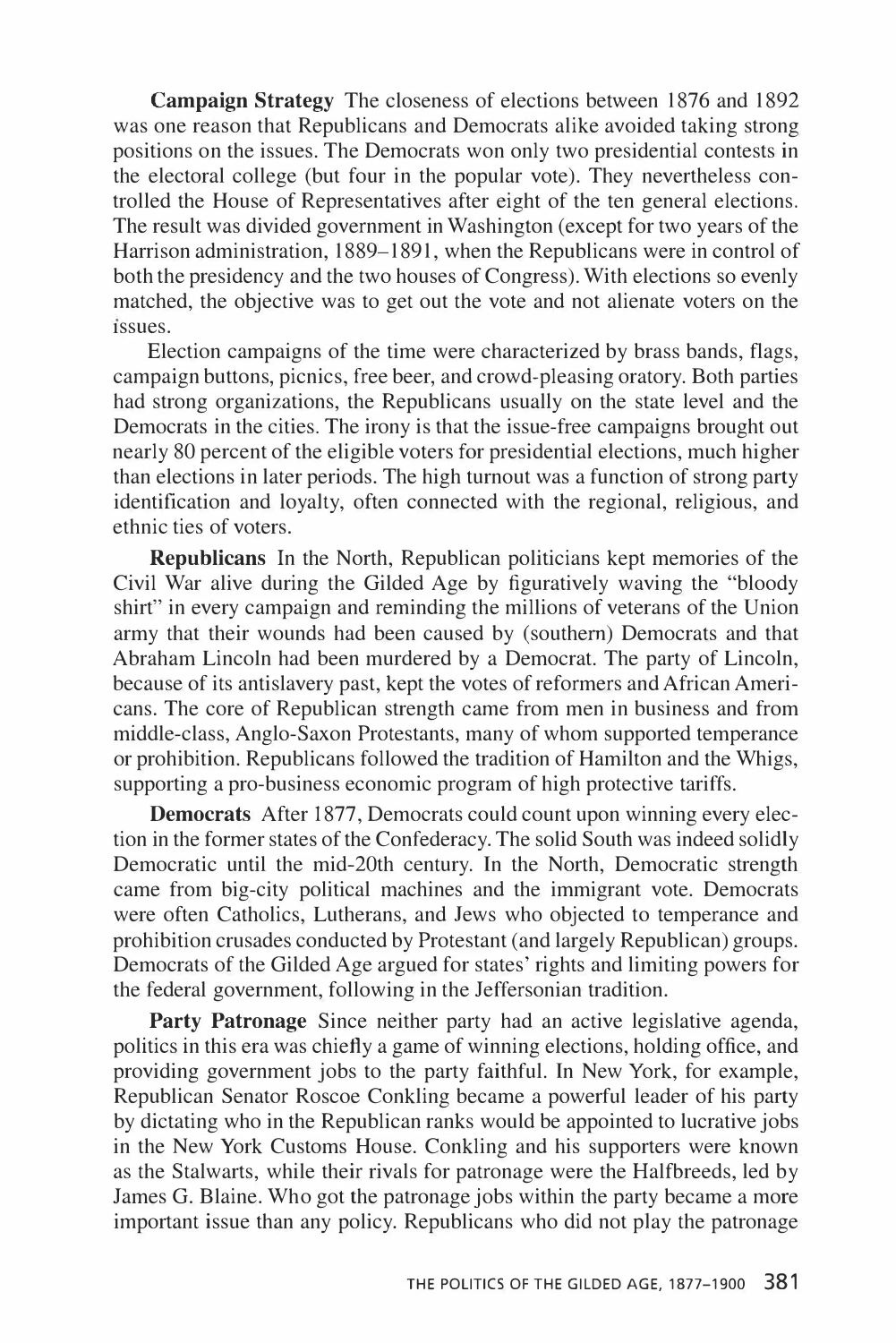game were ridiculed as the Mugwumps for sitting on the fence—their "mugs" on one side of the fence and "wumps" on the other. Historians generally consider this era a low point in American politics.

| <b>Political Party Affiliations in Congress, 1881-1901</b> |                                |                                |                                |                                |
|------------------------------------------------------------|--------------------------------|--------------------------------|--------------------------------|--------------------------------|
|                                                            | <b>House</b>                   |                                | <b>Senate</b>                  |                                |
| Year                                                       | <b>Major</b><br><b>Parties</b> | <b>Minor</b><br><b>Parties</b> | <b>Major</b><br><b>Parties</b> | <b>Minor</b><br><b>Parties</b> |
| 1881-1883                                                  | R-147, D-135                   | 11                             | R-37, D-37                     | 1                              |
| 1883-1885                                                  | D-197, R-118                   | 10                             | R-38, D-36                     | 2                              |
| 1885-1887                                                  | D-183, R-140                   | $\mathcal{L}$                  | R-43, D-34                     | $\Omega$                       |
| 1887-1889                                                  | D-169, R-152                   | $\overline{4}$                 | R-39, D-37                     | $\Omega$                       |
| 1889-1891                                                  | R-166, D-159                   | 0                              | R-39, D-37                     | $\overline{O}$                 |
| 1891-1893                                                  | D-235, R-88                    | 9                              | R-47, D-39                     | 2                              |
| 1893-1895                                                  | D-218, R-127                   | 11                             | D-44, R-38                     | 3                              |
| 1895-1897                                                  | R-244, D-105                   | 7                              | R-43, D-39                     | 6                              |
| 1897-1899                                                  | R-204, D-113                   | 40                             | R-47, D-34                     | 7                              |
| 1899-1901                                                  | R-185, D-163                   | 9                              | R-53, D-26                     | 8                              |

R: Republican D: Democrat

**Source:** U.S. Bureau of the Census. *Historical Statistics of the United States, Colonial Times to 1970* 

### *Presidential Politics*

The administrations of presidents Hayes, Garfield, and Arthur reflected the political stalemate and patronage problems of the Gilded Age.

**Rutherford B. Hayes** After being declared the winner of the disputed election of 1876, Rutherford B. Hayes's most significant act was to end Reconstruction by withdrawing the last federal troops from the South. President Hayes also attempted to re-establish honest government after the corrupt Grant administration. As temperance reformers, Hayes and his wife, "Lemonade Lucy," cut off the flow of liquor in the White House. Hayes vetoed efforts to restrict Chinese immigration.

**James Garfield** Republican politicians, more interested in spoils and patronage than reform, were happy to honor President Hayes's pledge in 1877 to serve only one term. In the election of 1880, the Republicans compromised on the nomination of "Halfbreed" James A. Garfield of Ohio (a key swing state of the times), and "Stalwart" Chester A. Arthur of New York as vice president. The Democrats nominated Winfield S. Hancock, a former Union general who had been wounded at Gettysburg. The Garfield-Arthur ticket defeated the Democratic war hero in a very close popular vote.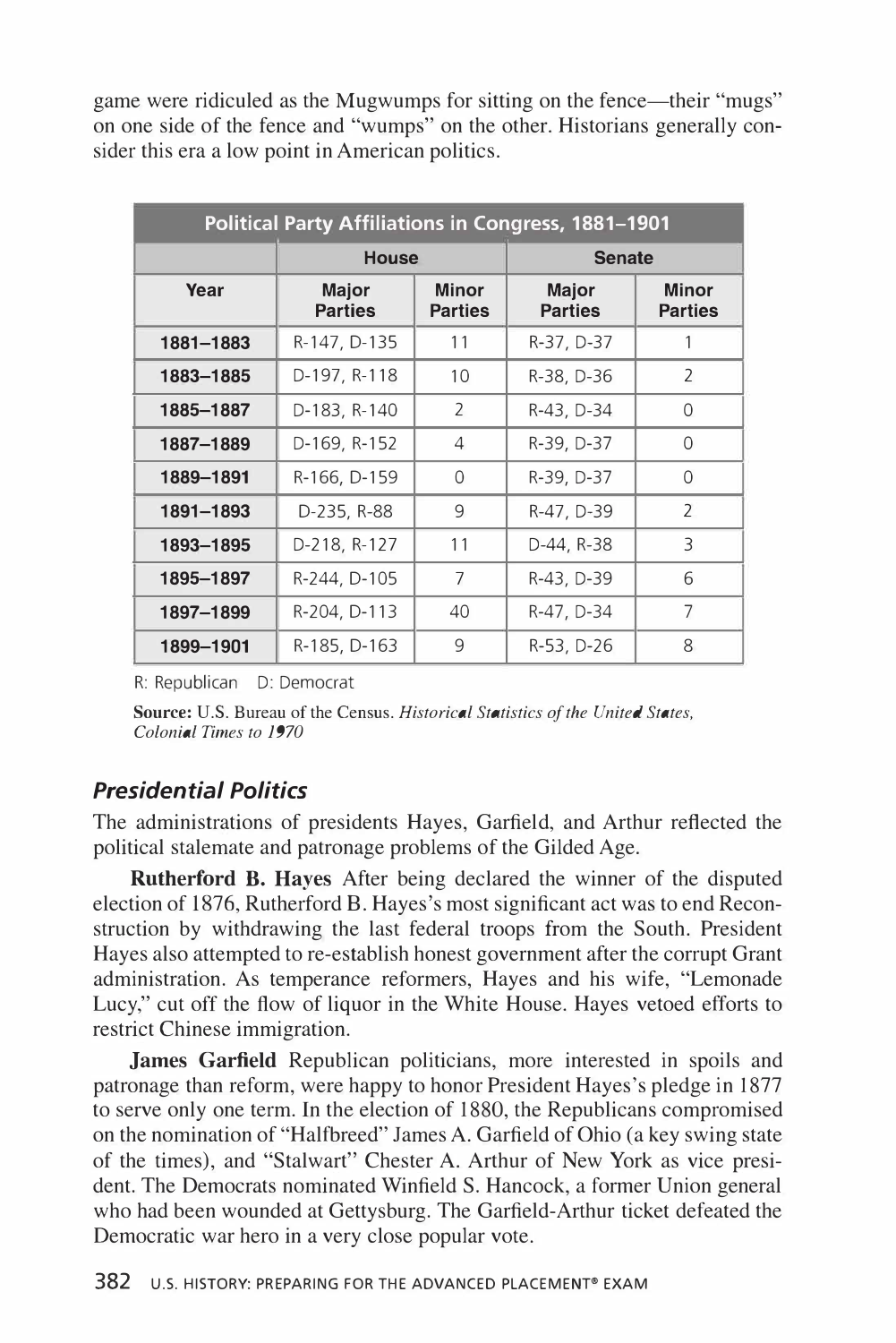In his first weeks in office, Garfield was besieged in the White House by hordes of Republicans seeking some 100,000 federal jobs. Garfield's choice of Halfbreeds for most offices provoked a bitter contest with Senator Conkling and his Stalwarts. While the president was preparing to board a train for a summer vacation in 1881, a deranged office seeker who identified with the Stalwarts shot Garfield in the back. After an 11-week struggle, the gunshot wound proved fatal. Chester A. Arthur then became president.

**Chester A. Arthur** Arthur proved a much better president than people expected. He distanced himself from the Stalwarts, supported a bill reforming the civil service. This bill expanded the number of government employees hired based on their qualifications rather than their political connections. In addition, he approved the development of a modern American navy and began to question the high protective tariff. His reward was denial of renomination by the Republican party in 1884.

### *Congressional leaders*

Weak presidents do not necessarily mean strong Congresses. Lawmakers of the Gilded Age typically had long but undistinguished careers. John Sherman, brother of the famous Civil War general, was in Congress from 1855 to 1898 but did little other than allow his name to be attached to a number of bills, including the Sherman Antitrust Act of 1890. Thomas "Czar" Reed from Maine, a sharp-tongued bully, became Speaker of the House in 1890 and instituted an autocratic rule over the House that took years to break. Senator James G. Blaine, also from Maine, had the potential of being a great political leader and largely succeeded in reshaping the Republicans from an antislavery party into a well-organized, business-oriented party. However, Blaine's reputation was tarnished by links with railroad scandals and other corrupt dealings.

### *The Election of 1884*

In 1884 the Republicans nominated Blaine for president, but suspicions about Blaine's honesty were enough for the reform-minded Mugwumps to switch allegiance and campaign for the Democratic nominee, Grover Cleveland. Unlike most Gilded Age politicians, Cleveland was honest, frugal, conscientious, and uncompromising. He had been an honest mayor of Buffalo and incorruptible governor of New York State. Republicans raised questions, however, about the New Yorker's private life, making much of the fact that Cleveland had fathered the child of a woman not his wife. In a notably dirty campaign, the Democrats were labeled the party of "Rum, Romanism, and Rebellion." Catholic voters were offended by the phrase, and their votes in key states such as New York may have been enough to ensure Cleveland's victory as the first Democrat to be elected president since Buchanan in 1856.

### *Cleveland's First Term*

The Democratic president believed in frugal and limited government in the tradition of Jefferson. He implemented the new civil service system (see below) and vetoed hundreds of private pension bills for those falsely claiming to have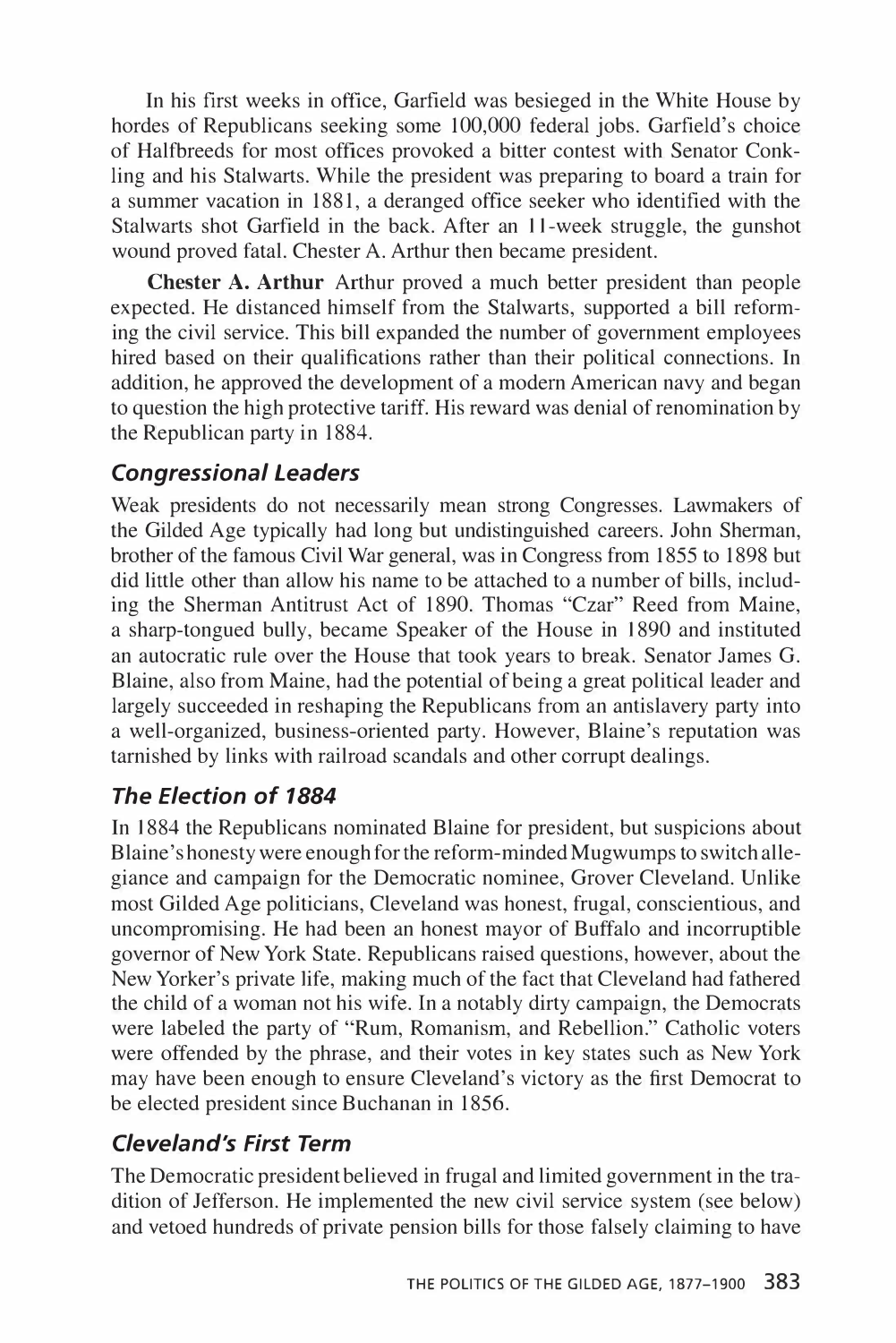served or been injured in the Civil War. He signed into law both (1) the Interstate Commerce Act of 1887, the federal government's first effort to regulate business, and (2) the Dawes Act, which reformers hoped would benefit American Indians. Cleveland's administration also retrieved some 81 million acres of government land from cattle ranchers and the railroads.

#### *Issues: Civil Service, Currency, and Tariffs*

During the 1870s and 1880s, the Congresses in Washington were chiefly concerned with such issues as patronage, the money supply, and the tariff issue. They left the states and local governments to deal with the growing problems of the cities and industrialization.

**Civil Service Reform** Public outrage over the assassination of President Garfield in 1881 pushed Congress to remove certain government jobs from the control of party patronage. The Pendleton Act of 1881 set up the Civil Service Commission and created a system by which applicants for classified federal jobs would be selected on the basis of their scores on a competitive examination. The law also prohibited civil servants from making political contributions. At first, the law applied to only 10 percent of federal employees, but in later decades, the system was expanded until most federal jobs were classified (that is, taken out of the hands of politicians).

Politicians adapted to the reform by depending less on their armies of party workers and more on the rich to fund their campaigns. People still debate which approach is more harmful to democratic government.

**Money Question** The most hotly debated issues of the Gilded Age was how much to expand the money supply. For the economy to grow soundly, it needed more money in circulation. However, the money question reflected the growing tension in the era between the "haves" and the "have-nots."

Debtors, farmers, and start-up businesses wanted more "easy" or "soft" money in circulation, since this would enable them to (1) borrow money at lower interest rates and (2) pay off their loans more easily with inflated dollars. After the Panic of 1873, many Americans blamed the gold standard for restricting the money supply and causing the depression. To expand the supply of U.S. currency, easy-money advocates campaigned first for more paper money (greenbacks) and then for the unlimited minting of silver coins.

On the opposite side of the question, bankers, creditors, investors, and established businesses stood firm for "sound" or "hard" money—meaning currency backed by gold stored in government vaults. Supporters of hard money argued that dollars backed by gold would hold their value against inflation. Holders of money understood that as the U.S. economy and population grew faster than the number of gold-backed dollars, each dollar would gain in value. As predicted, the dollar did increase in value by as much as 300 percent between 1865 and 1895.

**Greenback Party** Paper money not backed by specie (gold or silver) had been issued by the federal government in the 1860s as an emergency measure for financing the Civil War. Northern farmers, who received high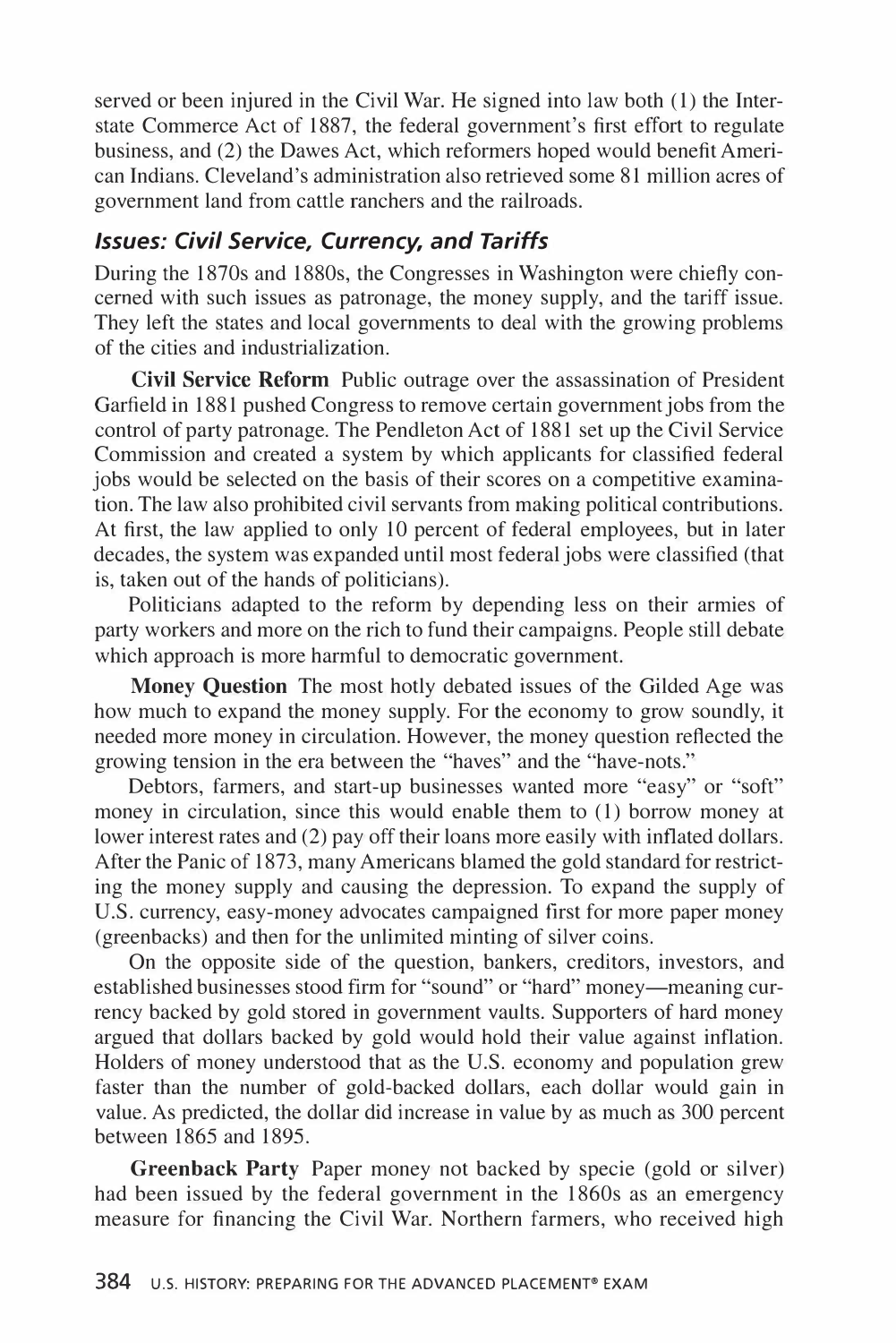prices during the war, prospered from the use of "greenbacks." On the other hand, creditors and investors attacked the use of unbacked paper money as a violation of natural law. In 1875, Congress sided with the creditors, and passed the Specie Resumption Act, which withdrew all greenbacks from circulation.

Supporters of paper money formed a new political party, the Greenback party. In the congressional election of 1878, Greenback candidates received nearly 1 million votes, and 14 members were elected to Congress, including James B. Weaver of Iowa (a future leader of the Populist party). When the hard times of the 1870s ended, the Greenback party died out, but the goal of increasing the amount of money in circulation did not.

**Demands for Silver Money** In addition to removing greenbacks, Congress in the 1870s also stopped the coining of silver. Critics call this action "the Crime of 1873." Then silver discoveries in Nevada revived demands for the use of silver to expand the money supply. A compromise law, the Bland-Allison Act, was passed over Hayes's veto in 1878. It allowed only a limited coinage of between \$2 million and \$4 million in silver each month at the standard silverto-gold ratio of 16 to 1. Not satisfied, farmers, debtors, and western miners continued to press for the unlimited coinage of silver.

**Tariff Issue** In the 1890s, tariffs provided more than half of federal revenue. Western farmers and eastern capitalists disagreed on the question of whether tariff rates on foreign imports should be high or low. During the Civil War, the Republican Congress had raised tariffs to protect U.S. industry and also fund the Union government. After the war, southern Democrats as well as some northern Democrats objected to high tariffs because these taxes raised the prices on consumer goods. Another result of the protective tariff was that other nations retaliated by placing taxes of their own on U.S. farm products. American farmers lost some overseas sales, contributing to surpluses of corn and wheat and resulting in lower farm prices and profits. From a farmer's point of view, industry seemed to be growing rich at the expense of rural America.

# **The Growth of Discontent, 1888-1896**

The politics of stalemate and complacency would begin to lose their hold on the voters by the late 1880s. Discontent over government corruption, the money issue, tariffs, railroads, and trusts was growing. In response, politicians began to take small steps to respond to public concerns, but it would take a third party (the Populists) and a major depression in 1893 to shake the Democrats and the Republicans from their lethargy.

### *Harrison and the Billion-Dollar Congress*

Toward the end of his first term, President Cleveland created a political storm by challenging the high protective tariff. He proposed that Congress set lower tariff rates, since there was a growing surplus in the federal treasury and the government did not need the added tax revenue.

**The Election of 1888** With the tariff question, Cleveland introduced a real issue, the first in years that truly divided Democrats and Republicans. In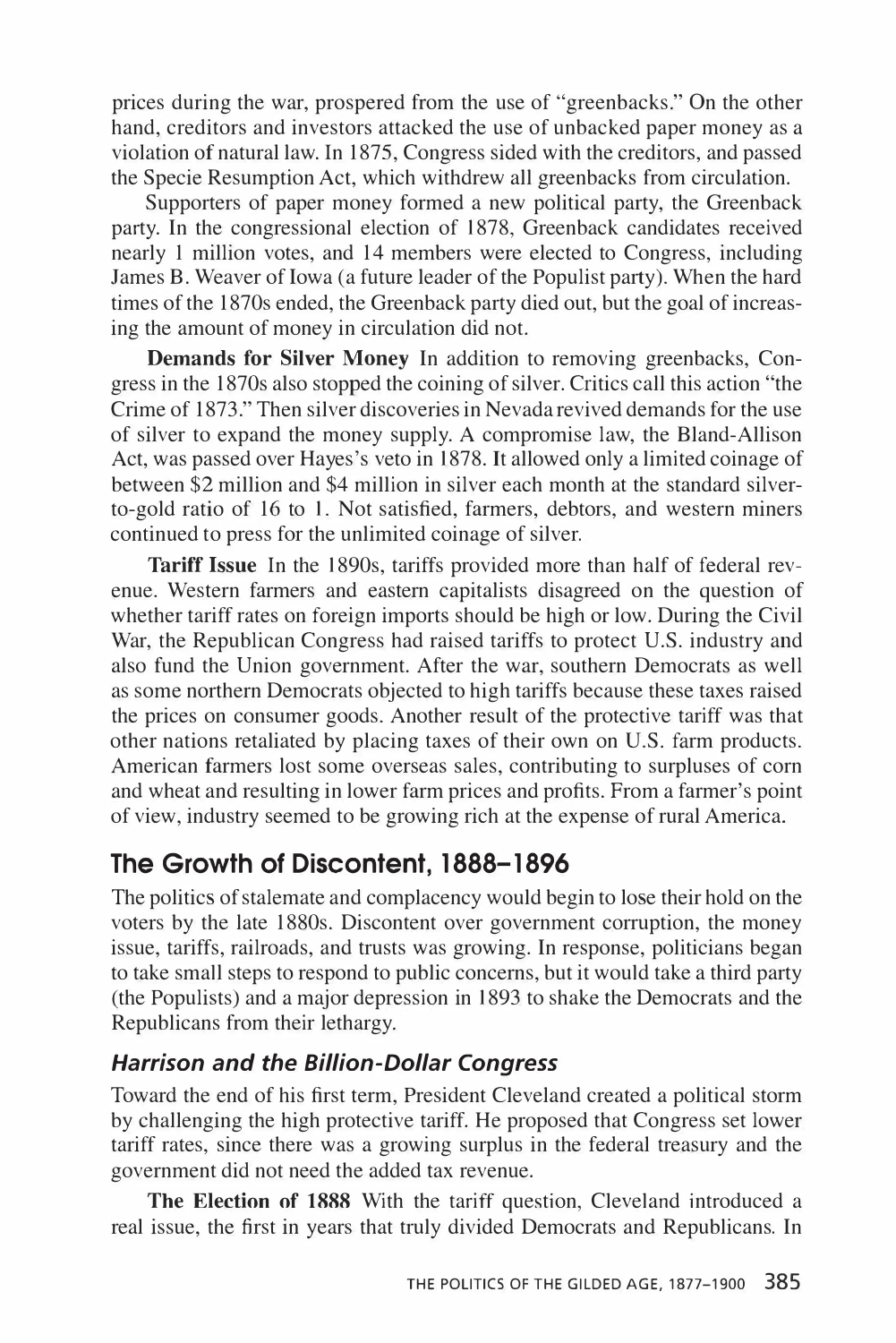the election of 1888, Democrats campaigned for Cleveland and a lower tariff; Republicans campaigned for Benjamin Harrison (grandson of the former president, William Henry Harrison) and a high tariff. The Republicans argued that a lower tariff would wreck business prosperity. They played upon this fear to raise campaign funds from big business and to rally workers in the North, whose jobs depended on the success of U.S. industry. The Republicans also attacked Cleveland's vetoes of pension bills to bring out the veteran vote. The election was extremely close. Cleveland received more popular votes than Harrison, but ended up losing the election because Harrison's sweep of the North gained the Republican ticket a majority of votes in the electoral college.

**Billion-dollar Congress** For the next two years, Republicans controlled the presidency and both houses of Congress-unusual for this era of close elections. The new Congress was the most active in years, passing the first billion-dollar budget in U.S. history. It enacted the following:

- The McKinley Tariff of 1890, which raised the tax on foreign products to a peacetime high of more than 48 percent
- Increases in the monthly pensions to Civil War veterans, widows, and children
- The Sherman Antitrust Act, outlawing "combinations in restraint of trade" (see Chapter 16)
- The Sherman Silver Purchase Act of 1890, which increased the coinage of silver, but too little to satisfy farmers and miners
- A bill to protect the voting rights of African Americans, passed by the House but defeated in the Senate

**Return of the Democrats** In the congressional elections of 1890, the voters, especially in the Midwest, replaced many Republicans with Democrats. They were reacting in part to unpopular measures passed by Republican state legislatures: prohibition of alcohol and laws requiring business to close on Sundays. Voters who were neither Anglo-Saxon nor Protestant rushed back to the Democrats, who had not tried to legislate public morality.

#### *Rise of the Populists*

Another factor in the Republican setbacks of 1890 was growing agrarian discontent in the South and West. Members of the Farmers' Alliances elected U.S. senators and representatives, the governors of several states, and majorities in four state legislatures in the West.

**Omaha Platform** The Alliance movement provided the foundation of a new political party—the People's, or Populist, party. Delegates from different states met in Omaha, Nebraska, in 1892 to draft a political platform and nominate candidates for president and vice president for the new party. Populists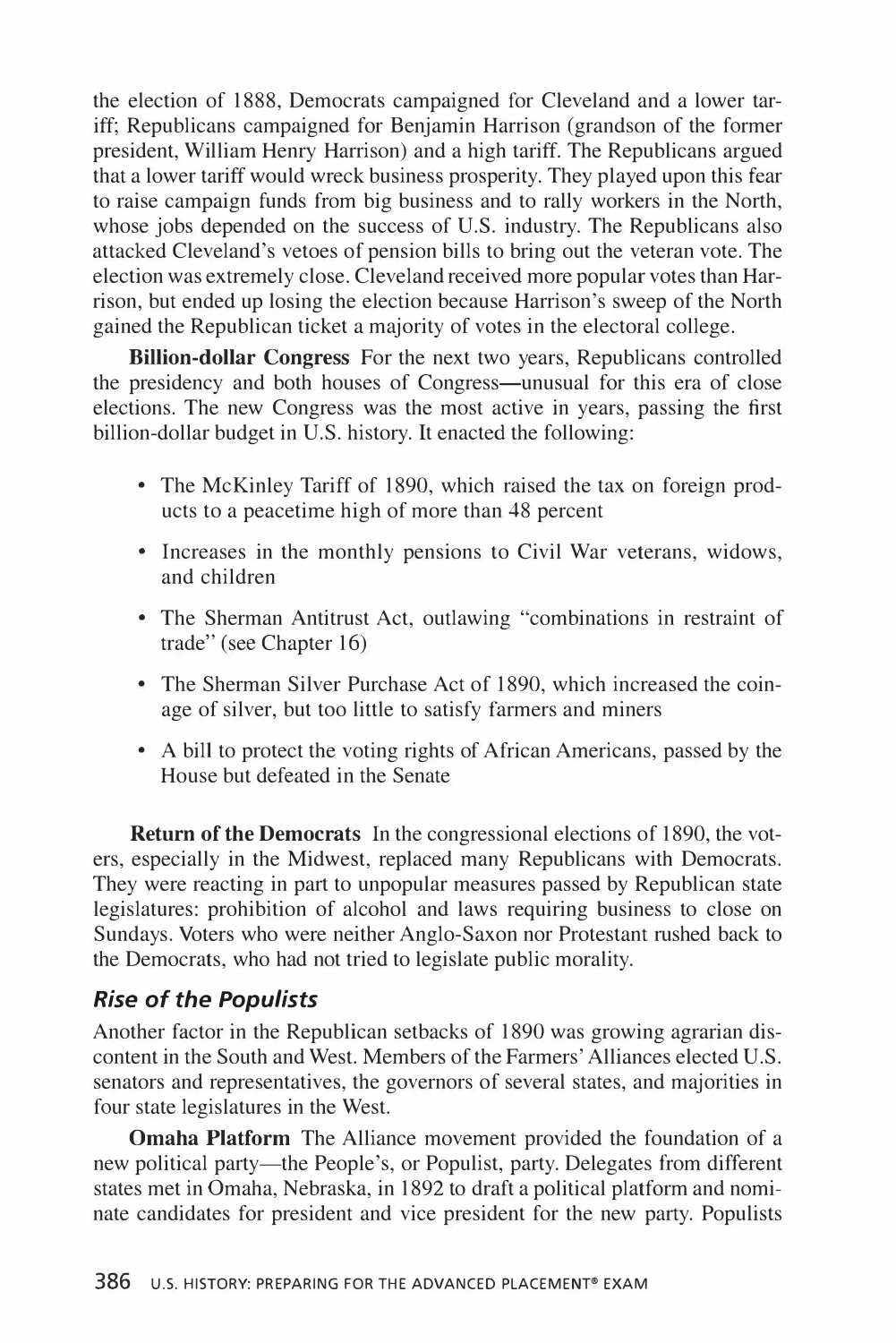were determined to do something about the concentration of economic power in the hands of trusts and bankers. Their Omaha platform called for both political and economic reforms. Politically, it demanded an increase in the power of common voters through (1) direct popular election of U.S. senators (instead of indirect election by state legislatures) and (2) the use of initiatives and referendums, procedures that allowed citizens to vote directly on proposed laws. Economically, the Populist platform was even more ambitious. Populists advocated: (1) unlimited coinage of silver to increase the money supply, (2) a graduated income tax (the greater a person's income, the higher the percentage of the tax on his or her income), (3) public ownership of railroads by the U.S. government, (4) telegraph and telephone systems owned and operated by the government, (5) loans and federal warehouses for farmers to enable them to stabilize prices for their crops, and (6) an eight-hour day for industrial workers.

At the time, the Populist movement seemed revolutionary not only for its attack on laissez-faire capitalism but also for its attempt to form a political alliance between poor whites and poor blacks. In the South, Thomas Watson of Georgia appealed to poor farmers of both races to unite on their common economic grievances by joining the People's party.

**The Election of 1892** In 1892, James Weaver of Iowa, the Populist candidate for president, won more than 1 million votes and 22 electoral votes, making him one of the few third-party candidates in U.S. history to win votes in the electoral college. Nevertheless, the Populist ticket lost badly in the South and failed to attract urban workers in the North. The fear of Populists uniting poor blacks and whites drove conservative southern Democrats to use every technique to disfranchise African Americans (see Chapter 17).

The two major parties provided a rematch between President Harrison and former president Cleveland. This time, Cleveland won a solid victory in both the popular and electoral vote. He won in part because of the unpopularity of the high-tax McKinley Tariff. Cleveland became the first and only former president thus far to return to the White House after having left it.

#### *Depression Politics*

No sooner did Cleveland take office than the country entered into one of its worst and longest depressions.

**Panic of 1893** In the spring and summer of 1893, the stock market crashed as a result of overspeculation, and dozens of railroads went into bankruptcy as a result of overbuilding. The depression continued for almost four years. Farm foreclosures reached new highs, and the unemployed reached 20 percent of the workforce. Many people ended up relying on soup kitchens and riding the rails as hoboes. President Cleveland, more conservative than he had been in the 1880s, dealt with the crisis by championing the gold standard and otherwise adopting a hands-off policy toward the economy.

**Gold Reserve and Tariff** A decline in silver prices encouraged investors to trade their silver dollars for gold dollars. The gold reserve (bars of gold bullion stored by the U.S. Treasury) fell to a dangerously low level, and President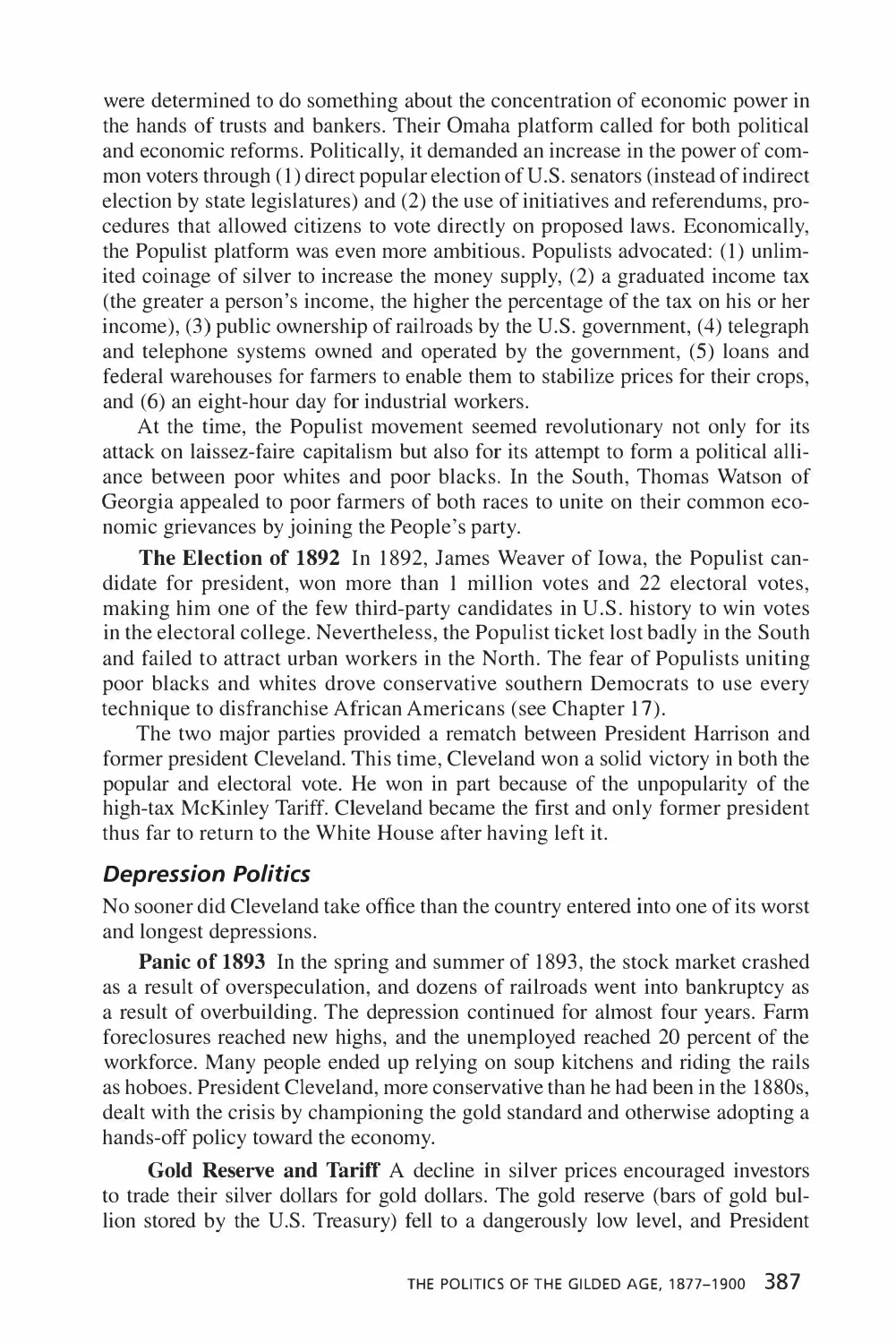Cleveland saw no alternative but to repeal the Sherman Silver Purchase Act of 1890. This action, however, failed to stop the gold drain. The president then turned to the Wall Street banker J. P. Morgan to borrow \$65 million in gold to support the dollar and the gold standard. This deal convinced many Americans that the government in Washington was only a tool of rich eastern bankers. Workers became further disenchanted with Cleveland when he used court injunctions and federal troops to crush the Pullman strike in 1894 (see Chapter 16).

The Democrats did enact one measure that was somewhat more popular. Congress passed the Wilson-Gorman Tariff in 1894, which (1) provided a moderate reduction in tariff rates and (2) included a 2 percent income tax on incomes of more than \$2,000. Since the average American income at this time was less than \$1,000, only those with higher incomes would be subject to the income tax. Within a year after the passage of the law, however, the conservative Supreme Court declared an income tax unconstitutional.

**Jobless on the March** As the depression worsened and the numbers of jobless people grew, conservatives feared class war between capital and labor. They were especially alarmed by a march to Washington in 1894 by thousands of the unemployed led by Populist Jacob A. Coxey of Ohio. "Coxey's Army" demanded that the federal government spend \$500 million on public works programs to create jobs. Coxey and other protest leaders were arrested for trespassing, and the dejected marchers returned home.

Also in 1894, a little book by William H. Harvey presenting lessons in economics seemed to offer easy answers for ending the depression. Illustrated with cartoons, *Coin's Financial School* taught millions of discontented Americans that their troubles were caused by a conspiracy of rich bankers, and that prosperity would return if the government coined silver in unlimited quantities.

# **Turning Point in American Politics: 1896**

National politics was in transition. The repeal of the Silver Purchase Act and Cleveland's handling of the depression thoroughly discredited the conservative leadership of the Democratic party. The Democrats were buried in the congressional elections of 1894 by the Republicans. At the same time, the Populists continued to gain both votes and legislative seats. The stage was set for a major reshaping of party politics in 1896.

### *The Election of 1896*

The election of 1896 was one of the most emotional in U.S. history. It also would mark of the beginning of a new era in American politics.

**Bryan, Democrats, and Populists** Democrats were divided in 1896 between "gold" Democrats loyal to Cleveland and prosilver Democrats looking for a leader. Their national convention in Chicago in the summer of 1896 was dominated by the prosilver forces. Addressing the convention, William Jennings Bryan of Nebraska captured the hearts of the delegates with a speech that ended with these words: "We will answer their demands for a gold standard by saying to them: 'You shall not press down upon the brow of labor this crown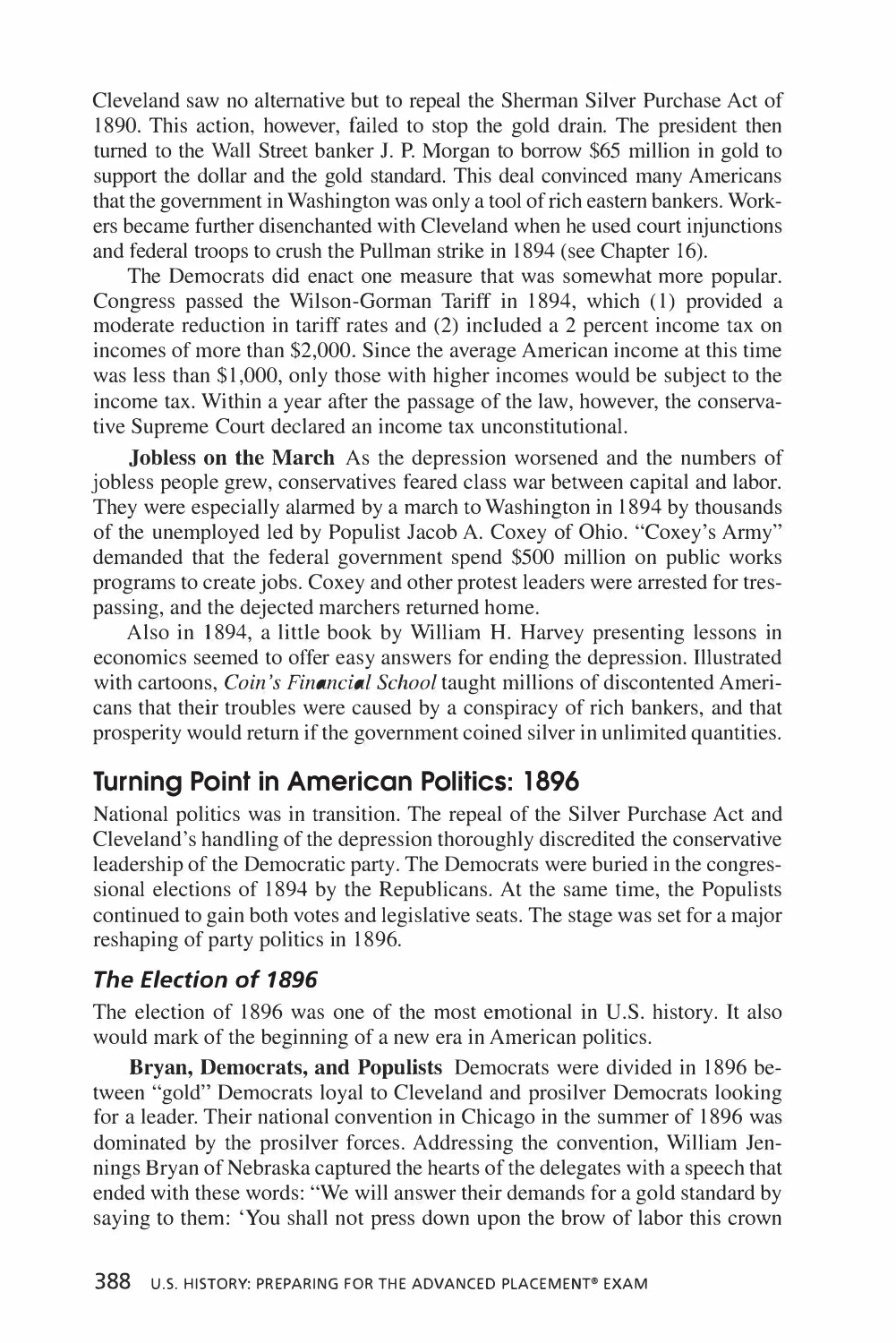of thorns, you shall not crucify mankind upon a cross of gold.' " So powerful was Bryan's "Cross of Gold" speech that it made him instantly the Democratic nominee for president. Bryan was only 36 years old.

The Democratic platform favored the unlimited coinage of silver at the traditional, but inflationary, ratio of 16 ounces of silver to one ounce of gold. (The market price then was about 32 to 1.) Thus, the Democrats had taken over the leading issue of the Populist platform. Given little choice, the Populist convention in 1896 also nominated Bryan and conducted a "fused" campaign for "free silver."

Unhappy with Bryan and free silver, the conservative faction of "Gold Bug" Democrats, including Cleveland, either formed the separate National Democratic party or voted Republican.

**McKinley, Hanna, and Republicans** For their presidential nominee, the Republicans nominated William McKinley of Ohio, best known for his support of a high protective tariff but also considered a friend of labor. Marcus (Mark) Hanna, who had made a fortune in business, was the financial power behind McKinley's nomination as well as the subsequent campaign for president. After blaming the Democrats for the Panic of 1893, the Republicans offered the American people the promise of a strong and prosperous industrial nation. The Republican platform proposed a high tariff to protect industry and upheld the gold standard against unlimited coinage of silver.

**The Campaign** The defection of "Gold Bug" Democrats over the silver issue gave the Republicans an early advantage. Bryan countered by turning the Democratic-Populist campaign into a nationwide crusade. Traveling by train from one end of the country to the other, the young candidate covered 18,000 miles and gave more than 600 speeches. His energy, positive attitude, and rousing oratory convinced millions of farmers and debtors that the unlimited coinage of silver was their salvation.

Mark Hanna meanwhile did most of the work of campaigning for McKinley. He raised millions of dollars for the Republican ticket from business leaders who feared that "silver lunacy" would lead to runaway inflation. Hanna used the money to sell McKinley through the mass media (newspapers, magazines), while the Republican candidate stayed home and conducted a safe, front-porch campaign, greeting delegations of supporters.

In the last weeks of the campaign, Bryan was hurt by (1) a rise in wheat prices, which made farmers less desperate, and (2) employers telling their workers that factories would shut down if Bryan was elected. On election day, McKinley carried all of the Northeast and the upper Midwest in a decisive victory over Bryan in both the popular vote (7 .1 million to 6.5 million) and the electoral vote (271 to 176).

### *McKinley's Presidency*

McKinley was lucky to take office just as the economy began to revive. Gold discoveries in Alaska in 1897 increased the money supply under the gold standard, which resulted in the inflation that the silverites had wanted. Farm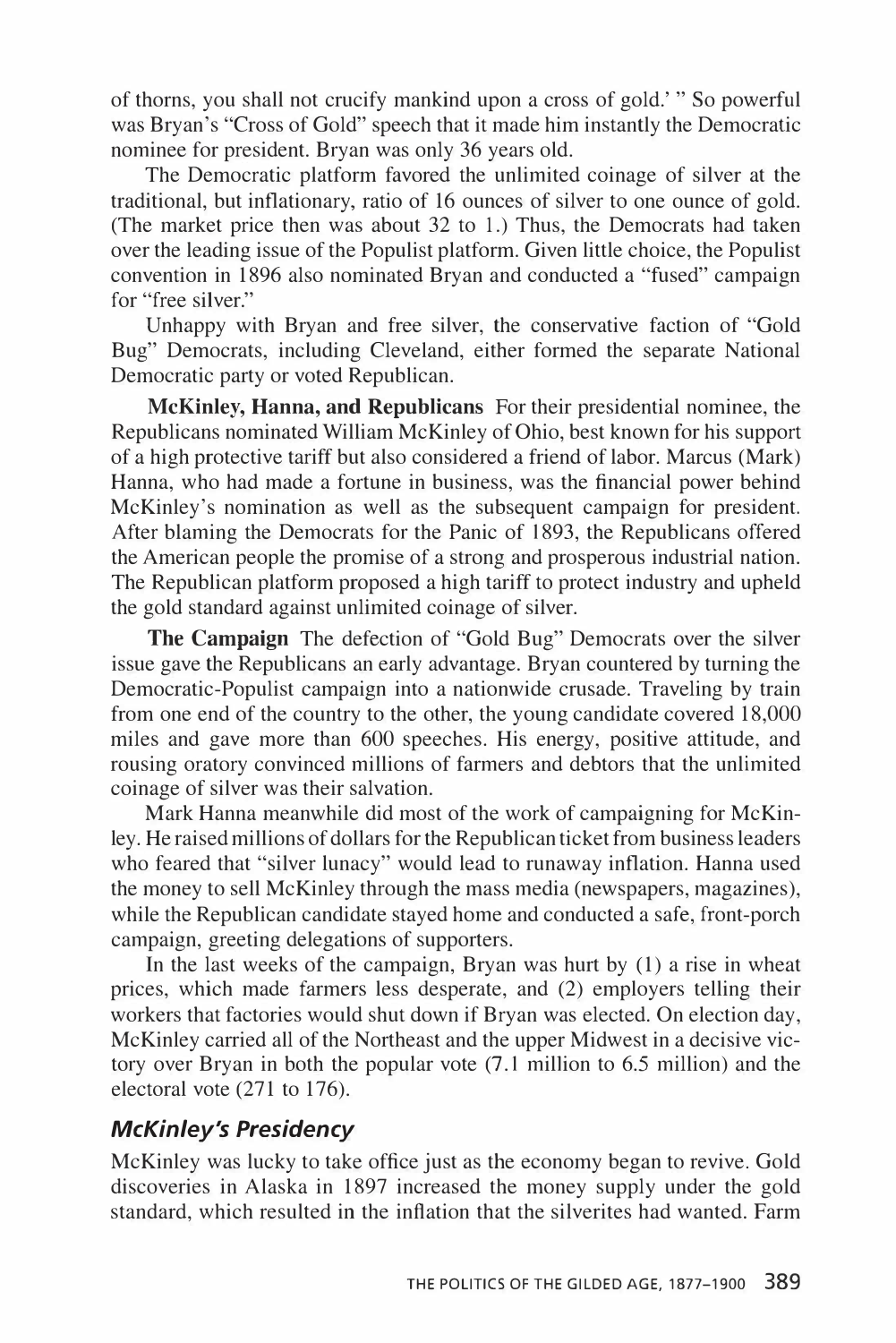prices rose, factory production increased, and the stock market climbed. The Republicans honored their platform by enacting the Dingley Tariff of 1897 that increased the tariff to more than 46 percent, and, in 1900, making gold the official standard of the U.S. currency. McKinley was a well-liked, welltraveled president who tried to bring conflicting interests together. As leader during the war with Spain in 1898, he helped to make the United States a world power.

#### *Significance of the Election of 1896*

The election of 1896 had significant short-term and long-term consequences on American politics. It marked the end of the stalemate and stagnation that had characterized politics in the Gilded Age. In addition, the defeat of Bryan and the Populist free-silver movement initiated an era of Republican dominance of the presidency (seven of the next nine elections) and of both houses of Congress (17 of the next 20 sessions). Once the party of "free soil, free labor, and free men," the Republicans had become the party of business and industry, though it continued to advocate for a strong national government. The Democrats carried on in defeat as the sectional party of the South and host of whatever Populist sentiment remained.

**Populist Demise** The Populist party declined after 1896 and soon ceased to be a national party. In the South, Thomas Watson and other Populist leaders gave up trying to unite poor whites and blacks, having discovered the hard lesson that racism was stronger than common economic interests. Ironically, in defeat, much of the Populist reform agenda, such as the graduated income tax and popular election of senators, was adopted by both the Democrats and Republicans during the reform-minded Progressive era (1900-1917).

**Urban Dominance** The election of 1896 was a clear victory for big business, urban centers, conservative economics, and moderate, middle-class values. It proved to be the last hope of rural America to reclaim its former dominance in American politics. Some historians see the election marking the triumph of the values of modem industrial and urban America over the rural ideals of the America of Jefferson and Jackson.

**Beginning of Modern Politics** McKinley emerged as the first modem president, an active leader who took the United States from being relatively isolated to becoming a major player in international affairs. Mark Hanna, the master of high-finance politics, created a model for organizing and financing a successful campaign. McKinley's model focused on winning favorable publicity in the dominant mass media of his day: newspapers.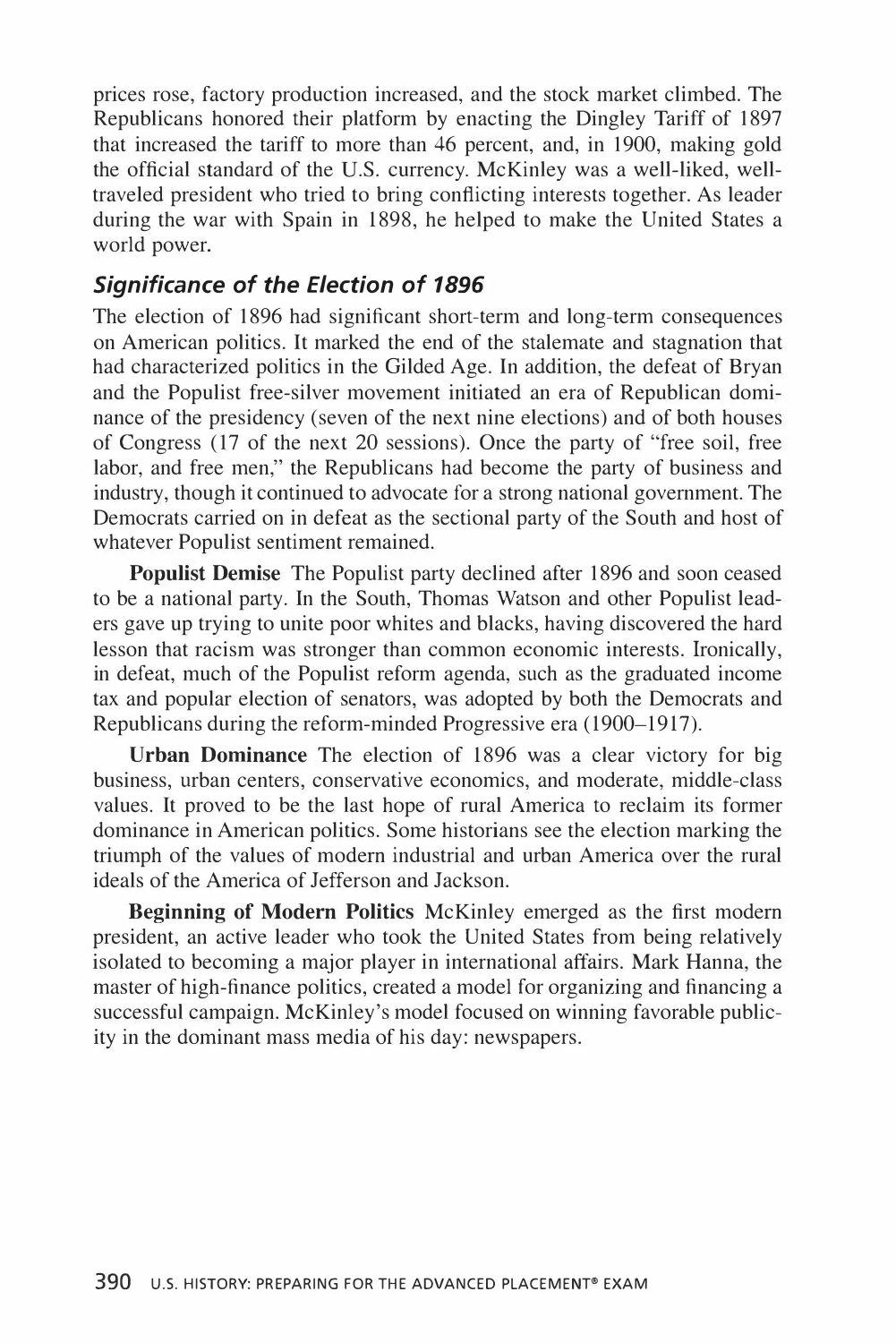#### **HISTORICAL PERSPECTIVES:** WHO WERE THE POPULISTS?

Historians debate whether the Populist crusade was realistic or romantic. Was it a practical, liberal response to problems or an idealistic, reactionary effort to bring back a farmer-dominated society?

Early histories of the Populists depicted them as farmers and small producers who challenged the abuses of industrial America and the corruption of the political system. As reformers, they were seeking only economic fairness and an honest democratic process. The reforms that they advocated in the Omaha platform of 1892 had long-term significance in preparing the way for similar reforms in the Progressive era (1900-1917) and the New Deal (1933-1939).

An alternative view of the Populists sees them largely as reactionaries who dreamed up conspiracies by eastern bankers instead of seriously trying to understand the complex causes of the decline of farm income. Critics argue that Populists—rather than dealing with the world as it was—isolated themselves from the new urban and industrial age and were often racists, nativists, anti-Semites, and anti-Catholics. Richard Hofstadter in *The Age of Reform* (1955) saw both positive and negative aspects in the Populist movement. He credited the Populists for insisting on the federal government's responsibility to promote the common good and deal with problems of industrialization. At the same time, Hofstadter criticized the Populists' backward-looking and nostalgic ideology and their hopeless quest to restore an agrarian golden age that existed only in myth.

Since Hofstadter, historians have returned to the view that the farmers' grievances were real and that American democracy was endangered by powerful economic groups. Members of the National Farmers' Alliance and the Populist movement were not ignorant of complex economic changes; instead, they worked to educate themselves about economics and politics. Nor were most of them bigoted. Walter Nugent in *The Tolerant Populists* (1963) depicts them as democratic humanists who welcomed into their ranks people of all races, creeds, and ethnic backgrounds.

As a style of politics, populism remains powerful. Michael Kazin in *The Populist Persuasion* (1995) analyzed populism as a political attitude and posture that combines anti-elitism with advocacy for the common people. According to Kazin, populism shifted to the right in the 1960s with the emergence of George Wallace and the presidency of Richard Nixon. The populist movements of the late 20th century were primarily conservative reactions against the increased role of government. Populist movements of the 2010s, such as the Tea Party, proved again the appeal of the outsiders and anti-establishment voices, and that the populist tradition remains a potent part of American politics.